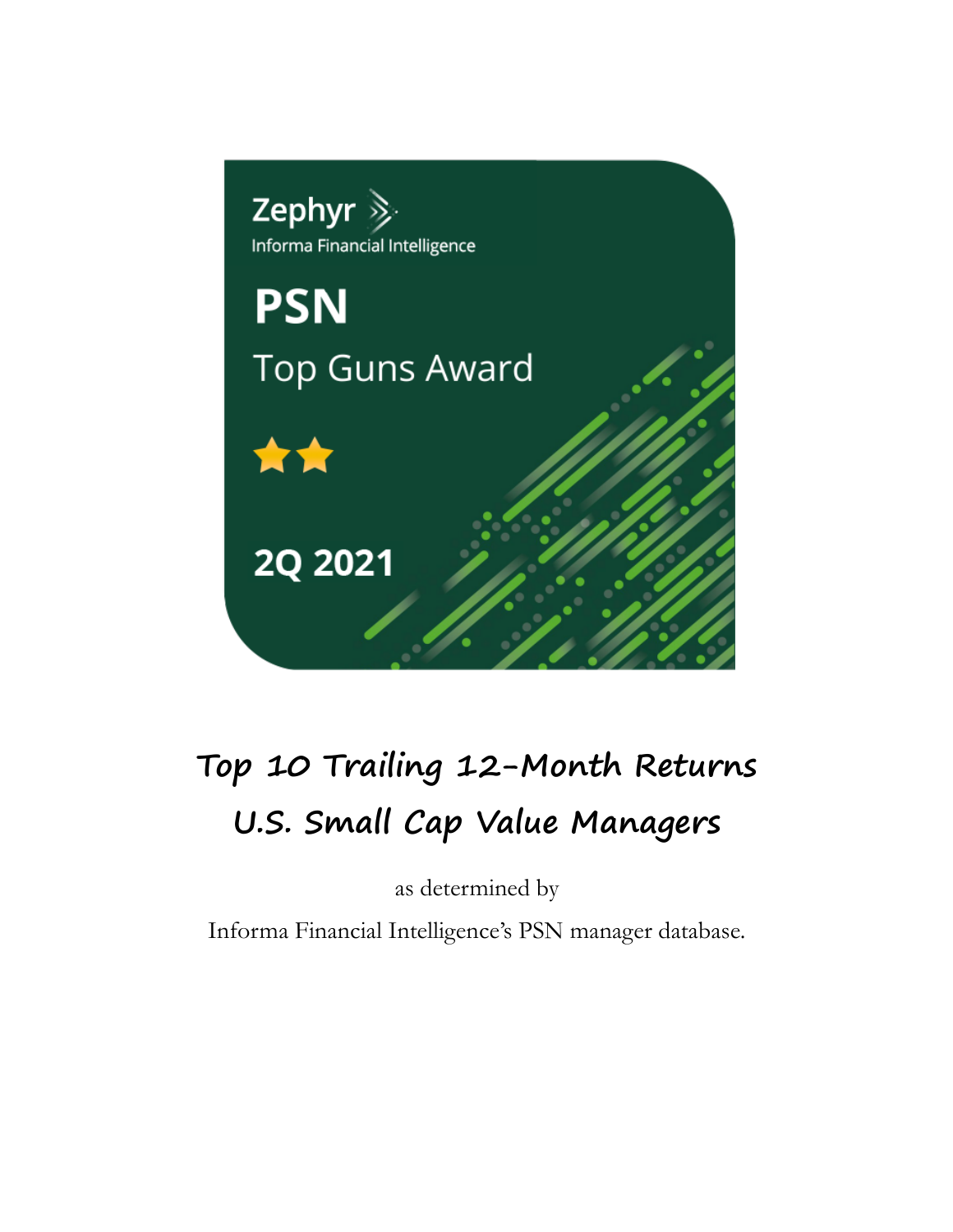

For the period ended December 31, 2021

## **Investment Objective**

Private Capital Management ("PCM") seeks to achieve long-term capital appreciation by investing in companies that are out of favor, underappreciated or misunderstood, and thereby trade at a significant discount to the Adviser's estimation of long-term intrinsic value.

# **Trailing Total Returns as of 12/31/21**

| <b>PCM Value Focus Strategy</b> |         |            |                                  |              |               |                |                |                                 |  |  |
|---------------------------------|---------|------------|----------------------------------|--------------|---------------|----------------|----------------|---------------------------------|--|--|
|                                 |         |            | <b>Annualized Return Periods</b> |              |               |                |                |                                 |  |  |
|                                 | 4Q2021  | VЬ<br>Year | $3-$<br>Year                     | $5-$<br>Year | $10-$<br>Year | $15 -$<br>Year | $25 -$<br>Year | Since<br>Inception<br>(9/30/94) |  |  |
| Gross                           | 5.8%    | 35.9%      | 21.0%                            | 16.2%        | 14.1%         | 10.1%          | 14.3%          | 15.6%                           |  |  |
| Net of SMA Fee                  | 4.8%    | 33.9%      | 19.6%                            | $15.0\%$     | 12.9%         | $9.0\%$        | 13.1%          | 14.4%                           |  |  |
| <b>Russell 2000</b>             | $2.1\%$ | 14.8%      | $20.0\%$                         | $12.0\%$     | $13.2\%$      | $8.7\%$        | $9.0\%$        | $9.8\%$                         |  |  |
| <b>Russell 2000 Value</b>       | $4.4\%$ | 28.3%      | $18.0\%$                         | $9.1\%$      | $12.0\%$      | 7.2%           | $9.6\%$        | 10.3%                           |  |  |
| <b>Avg. Cash Balance</b>        | $3.0\%$ | $4.2\%$    | $5.6\%$                          | $8.7\%$      | $10.0\%$      | $9.0\%$        | $10.6\%$       | $12.2\%$                        |  |  |

**Investment Minimum** \$1,000,000 **Firm Inception Date** December 31, 1986

**Investment Advisor** Private Capital Management, LLC

#### **The Power of Compounding: Value Focus' History of Outperformance (9/30/94 to 12/31/21)**



**For more information about Value Focus or other PCM equity portfolios, please contact us:**

Jeffrey M. Fortier Managing Director Private Capital Management 8889 Pelican Bay Blvd. Suite 500 Naples, FL 34108-7512 (239) 254-2512 [jfortier@private-cap.com](mailto:information@private-cap.com)

For additional information please review our Form ADV Part 2A at: [www.private-cap.com](http://www.private-cap.com/)

# **Calendar Year Returns**

| Year | Net of<br><b>SMA Fee</b> | Russell<br>2000 | Russell<br>2000 Value | Year | Net of<br><b>SMA</b> Fee | <b>Russell</b><br>2000 | Russell<br>2000 Value | Year | Net of<br><b>SMA Fee</b> | Russell<br>2000 | Russell<br>2000 Value |
|------|--------------------------|-----------------|-----------------------|------|--------------------------|------------------------|-----------------------|------|--------------------------|-----------------|-----------------------|
| 1994 | $2.01\%$                 | $-1.85%$        | $-2.95%$              | 2003 | 34.49%                   | 47.25%                 | 46.03%                | 2012 | 10.16%                   | $16.29\%$       | 18.05%                |
| 1995 | $40.37\%$                | 28.45%          | 25.75%                | 2004 | 23.30%                   | 18.33%                 | 22.25%                | 2013 | 39.08%                   | 38.89%          | 34.52%                |
| 1996 | 25.84%                   | 16.49%          | 21.37%                | 2005 | $0.69\%$                 | $4.55\%$               | 4.71%                 | 2014 | 12.87%                   | $4.90\%$        | $4.22\%$              |
| 1997 | $36.59\%$                | 22.36%          | 31.78%                | 2006 | 16.18%                   | 18.37%                 | 23.48%                | 2015 | $-10.59%$                | $-4.41%$        | $-7.47%$              |
| 1998 | 7.61%                    | $-2.55%$        | $-6.45%$              | 2007 | $-0.86%$                 | $-1.57\%$              | $-9.78%$              | 2016 | 8.52%                    | 21.31%          | 31.74%                |
| 1999 | 103.82%                  | 21.26%          | $-1.49%$              | 2008 | $-42.18%$                | $-33.79%$              | $-28.92%$             | 2017 | 17.21%                   | 14.65%          | 7.84%                 |
| 2000 | 16.18%                   | $-3.02%$        | 22.83%                | 2009 | 49.73%                   | 27.17%                 | 20.58%                | 2018 | $0.24\%$                 | $-11.01\%$      | $-12.86%$             |
| 2001 | 13.17%                   | 2.49%           | 14.02%                | 2010 | 25.68%                   | 26.85%                 | 24.50%                | 2019 | 8.59%                    | 25.53%          | 22.39%                |
| 2002 | $-22.95%$                | $-20.48%$       | $-11.43%$             | 2011 | 0.42%                    | $-4.18%$               | $-5.50%$              | 2020 | 17.68%                   | $19.96\%$       | 4.63%                 |
|      |                          |                 |                       |      |                          |                        |                       | 2021 | 33.85%                   | 14.82%          | 28 27%                |

*Gross returns do not reflect the deduction of management and performance fees. Returns include composite cash and cash equivalents, the reinvestment of dividends, and other earnings. "Net of SMA Fee" returns reduce gross performance by PCM's standard fee for Value Focus composite separate accounts. Net of SMA fee returns are intended to illustrate the effect advisory fees may be expected to have over time on portfolio returns.*  PCM's Form ADV Part 2 contains a description of advisory fees charged to separate *accounts. Prior to 2012 PCM's Value Focus strategy was solely available through a private fund vehicle that maintained a different fee structure than the SMA Fee reflected above. For most periods that fee structure resulted in lower net returns to fund clients.* **No assurances can be given that PCM will attain its** 

#### **investment objective or that an investor will not lose invested capital. Past performance is not a guarantee of future results.**

*The U.S. Dollar is the currency used to express performance. Average cash balance is determined as of the 15th of each month in the period shown. The primary benchmarks for comparison purposes are the Russell 2000© and the Russell 2000© Value indices. The Russell 2000 Index measures the performance of the small-cap segment of the U.S. equity universe. The Russell 2000 Value Index measures the performance of the small-cap value segment of the U.S. equity universe. It includes those Russell 2000*  companies with lower price-to-book ratios and lower expected growth values. It is not *possible to invest directly in an index.* 

\*\*\*Intended for private communications with qualified clients and consultants\*\*\*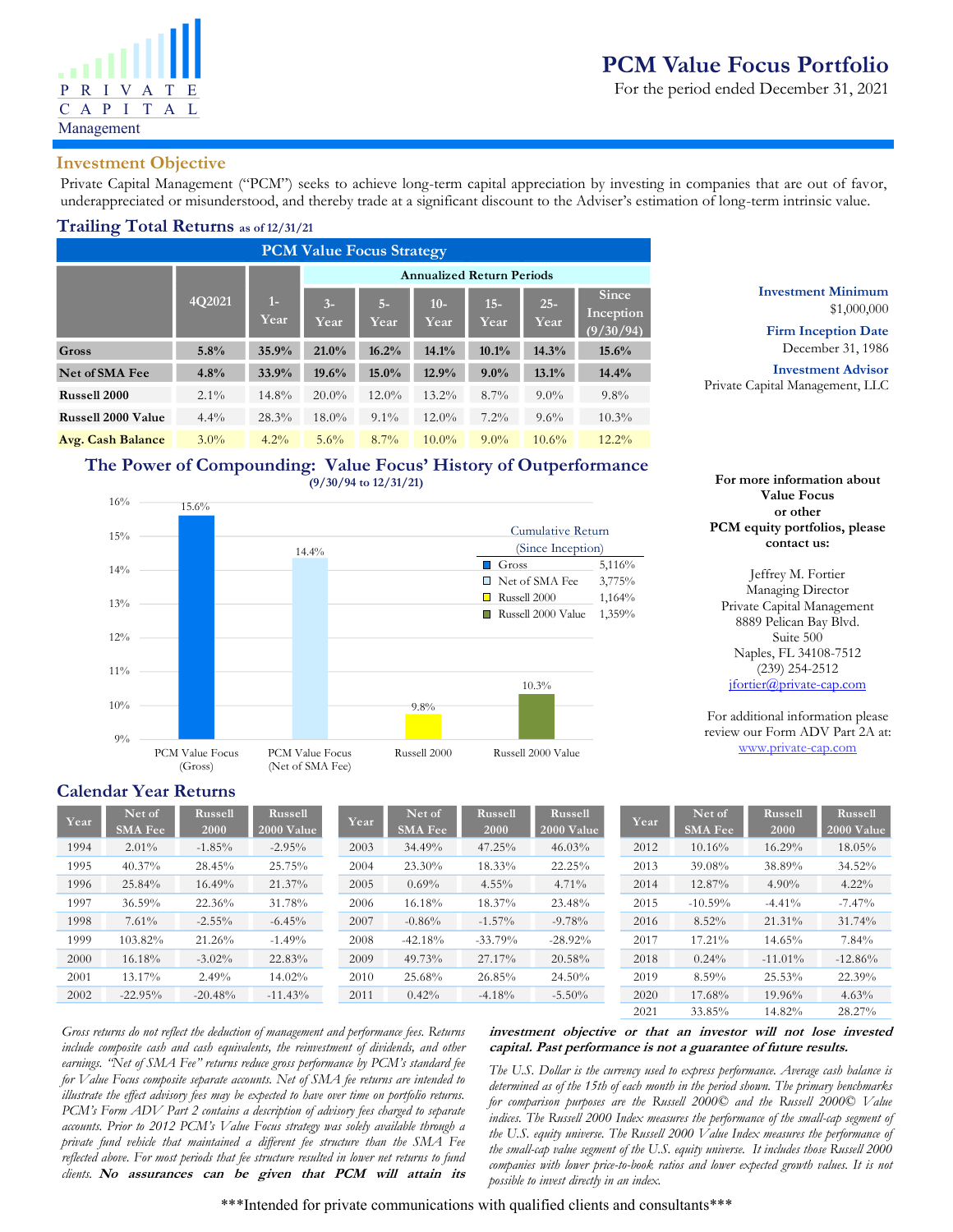# **PCM Value Focus Portfolio** For the period ended December 31, 2021

# **Top Ten Holdings\* Portfolio Statistics\*\***

| QuinStreet, Inc.                  | $9.6\%$ |
|-----------------------------------|---------|
| KKR & Co. Inc. Cl A               | $6.7\%$ |
| Perion Network Ltd.               | $6.3\%$ |
| Jefferies Financial Group Inc.    | $4.9\%$ |
| Lantheus Holdings Inc.            | $4.5\%$ |
| <b>Information Services Group</b> | $4.2\%$ |
| Tronox Holdings PLC               | 4.0%    |
| StoneX Group Inc.                 | 3.6%    |
| <b>ECN Capital Corporation</b>    | $3.4\%$ |
| Everi Holdings, Inc.              | $3.4\%$ |
| <b>Percentage of Portfolio</b>    | 50.6%   |

\* Top holdings exclude cash, money market funds and cash equivalents.

\*\* Portfolio Statistics based in part on Bloomberg data.

\*\*\* Portfolio Characteristics based on PSN Enterprises data calculated on a gross of fee basis since inception utilizing monthly returns provided by PCM.

# **Sector Breakdown\*\*\*\***



| Price to Earnings (Fwd Median)  | 16.7x    |
|---------------------------------|----------|
| Cash Flow Yield (Fwd Wgt Avg)   | $11.7\%$ |
| Debt to Common Equity (Average) | 1.5x     |
| 5-Yr Avg. Annualized Turnover   | 22.9%    |

#### **Market Cap Exposure**

| $<$ \$2 Billion    | 70.6%    |
|--------------------|----------|
| $$2 - $10$ Billion | $22.2\%$ |
| $> $10$ Billion    | $7.2\%$  |
| Median Market Cap  | \$1.1 B  |
|                    |          |

## **Portfolio Characteristics\*\*\***

|                        | Russell<br>2000 | Russell<br>2000 Value |
|------------------------|-----------------|-----------------------|
| Upside Capture Ratio   | $96.3\%$        | $99.4\%$              |
| Downside Capture Ratio | 78.0%           | 79.9%                 |
| Alpha                  | $6.8\%$         | $6.2\%$               |
| Beta                   | 0.87            | 0.90                  |



#### **Investment Strategy**

From PCM you should expect a relentless focus on thorough, hands-on due diligence as we pursue overlooked, substantially undervalued businesses. We determine true business value based on what really matters - a business' ability to generate excess cash for owners. We are not traders, and you should expect modest portfolio turnover with holding periods that match our research team's multi-year investment horizon. As high conviction investors, we take significant positions in the companies that we find fundamentally appealing. On your behalf, we will actively engage with the management teams of the businesses we own. As fair value of an investment is approaching, we will begin to sell the position. Finally, in the cases where investment outcomes have not met our goals, you should expect an active effort to secure a path to value recognition (either in support or as a critic of management). Where warranted, we may seek or accept representation on a portfolio company's Board of Directors.

# **Advisor Information**

PCM was founded in 1986. The firm has a 35 year track record of managing equity separate account portfolios and a mutual fund for individual and institutional investors.

# **Value Focus - Distinguishing Factors**

**Identifying Opportunities**: We do not just look for statistically cheap businesses. To us, "why" matters. We look for businesses that are out of favor for reasons that can be fixed such as: perceived shifts in secular trends resulting in investor overreactions; spinoffs that are temporarily misunderstood; messy turnaround situations; or controversial leadership teams and business strategies. Leveraging a multi-year time horizon, we often find opportunities when our analysis builds on appealing valuations with qualitative judgments and insights that increase our assessment of the valuation discount at hand.

**Quantitative Analysis**: Rather than traditional earnings or EBITDA measures, we focus on quantifying a business' capacity to generate free cash flow ("FCF"). As part of our FCF analysis, we adjust financial statements to reflect the company's true capital requirements; its liabilities, pension, environmental and other opaque obligations; and any accounting policies that we find aggressive. By understanding a business' excess FCF capability, we can determine its private market value, as well as the potential for share buybacks, dividends or dividend hikes, acquisitions, or retirement of outstanding debt.

**Qualitative Analysis**: We seek to develop an "owner's understanding" of each business in which we invest. We want to know all we can about a business, the industry it operates in, its customers, competitors, and any secular shifts or threats. It is our goal to understand how the subject company and its industry may look over our investment timeline (2 to 5 years). Finally, we thoroughly scrutinize management, their strategic vision, and the board of directors to judge its competence and goal congruency with shareholders.

**Position Sizing**: New Value Focus investments are generally built in stages over weeks or months. The strategy seeks to opportunistically position the portfolio to best leverage our research insights. We will increase position sizes as our confidence grows, the valuation gap expands, or as our thesis gains traction. Top individual portfolio weightings will periodically reach 6% to 10% of assets. As fair valuation targets approach, we will re-size positions lower, eventually exiting as the discount is eliminated.

**Getting Involved**: We prefer to be passive "cheerleaders" for our companies. Nonetheless, we know from experience that we periodically need to be more vocal and engaged in decisions and strategy at our portfolio companies. As fiduciaries, when we determine that our voice is needed to protect investor capital, or can be a catalyst in shrinking the valuation gap, we react. Oftentimes this simply means that we will forcefully engage and debate strategy with management, while in other cases our involvement will be more formal.

\*\*\*Intended for private communications with qualified clients and consultants\*\*\*

Past performance is not a guarantee of future results. No assurances can be given that PCM will attain its investment objective or that an **investor will not lose invested capital.**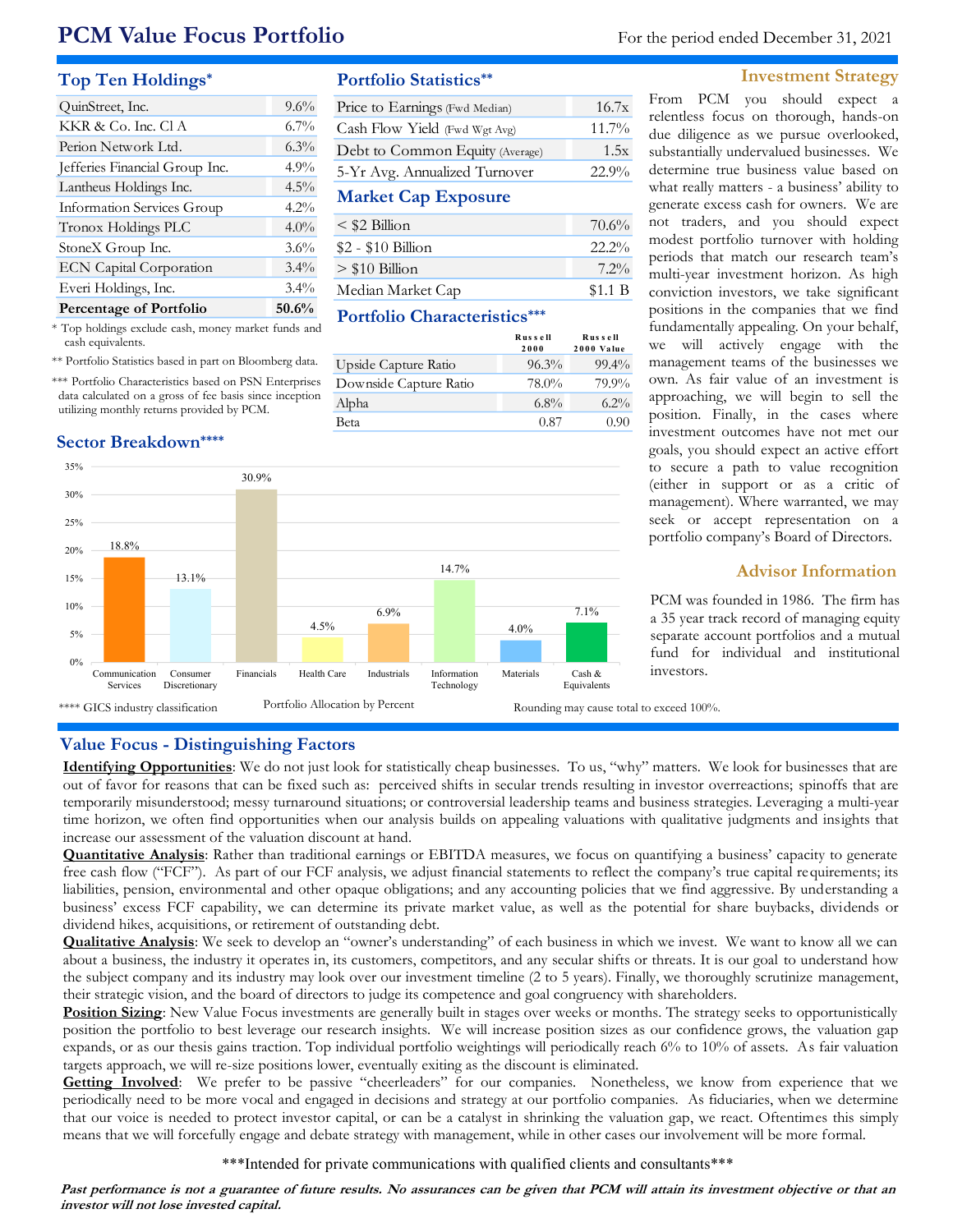# P R I V A T E PCM Value Focus: An Impressive Record of Performance

Management

C A P I T A L



*PSN U.S. Value Universe / Peer Group Ranking (As of December 31, 2021)*

|                                                 | 1 Year   | 2 Years  | 3 Years  | 5 Years  | 10 Years | 15 Years | 25 Years | Since Inception<br>(9/94) |
|-------------------------------------------------|----------|----------|----------|----------|----------|----------|----------|---------------------------|
| <b>PCM Value Focus Percentile Rank (Gross)</b>  | 5th      | 1st      | 31st     | 6th      | 34th     | 23rd     | 1st      | 1st                       |
| PCM Value Focus Rate of Return (Gross)          | $35.9\%$ | $27.2\%$ | $21.0\%$ | $16.2\%$ | $14.1\%$ | $10.1\%$ | $14.3\%$ | $15.6\%$                  |
| PCM Value Focus Rate of Return (Net of SMA Fee) | 33.9%    | 25.6%    | $19.6\%$ | $15.0\%$ | $12.9\%$ | $9.0\%$  | $13.1\%$ | 14.4%                     |
| Russell 2000 Rate of Return                     | $14.8\%$ | $17.4\%$ | $20.0\%$ | $12.0\%$ | $13.2\%$ | $8.7\%$  | $9.0\%$  | 9.8%                      |
| Russell 2000 Value Rate of Return               | 28.3%    | $15.9\%$ | $18.0\%$ | $9.1\%$  | $12.0\%$ | $7.2\%$  | $9.6\%$  | $10.3\%$                  |
| $\#$ Return Sets                                | 584      | 580      | 577      | 563      | 492      | 389      | 144      | 92                        |

Managers included in the universe are selected by Informa Investment Solutions. The PSN U.S. Value Universe includes all U.S. Equity products that choose "Value" as their primary style objective. Percentile ranking data is based on monthly returns calculated by the Informa Investment Solutions PSN Enterprise Program utilizing data provided by PCM and other participating managers. All returns greater than 12 months have been annualized. The inception date for performance is September 30, 1994. "Net of SMA Fee" returns reduce gross performance by PCM's standard fee for Value Focus composite separate accounts. Net of SMA fee returns are intended to illustrate the effect advisory fees may be expected to have over time on portfolio returns. **Past performance is no** guarantee of future results. Individual account performance will vary. An investment with PCM is subject to risk and no assurance can be given that an investor will not lose invested **capital.**

\*\*\*Intended for private communications with qualified clients and consultants\*\*\*